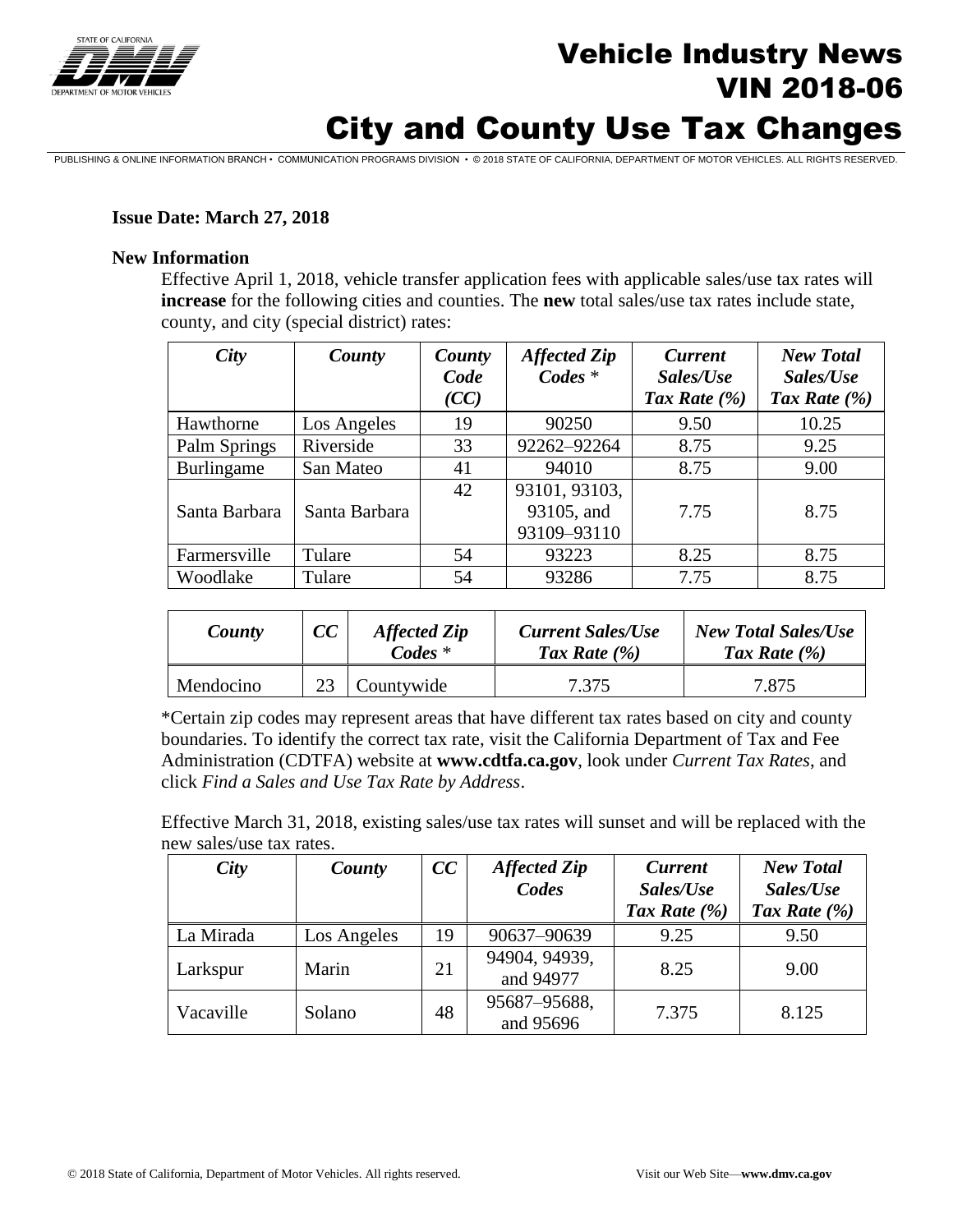## VIN 2018–06 Page 2 of 3

#### **New Information,** *continued*

Existing sales/use tax rates in the following county and city were scheduled to sunset in 2018 and 2019 respectively; however, they have been extended until further notice:

| City       | County      | cc | <b>Existing Tax Rate</b><br>Extended (%) | <b>Total Rate</b><br><i>Remains</i> $(\%)$ |
|------------|-------------|----|------------------------------------------|--------------------------------------------|
| Countywide | Stanislaus  | 50 | 0.125                                    | 7.875                                      |
| El Monte   | Los Angeles | 9  | 0.50                                     | 10.00                                      |

Effective March 31, 2018, the existing sales/use tax rate will sunset:

| City                 | County | CC | <i>Existing Tax Rate</i> $(\%)$ | <b>Total Rate</b><br><i>Remains</i> $(\%)$ |
|----------------------|--------|----|---------------------------------|--------------------------------------------|
| Nevada City   Nevada |        | 29 | 0.375                           | 8.375                                      |

### **Application Affected Dates**

The new city or county sales/use tax rate will apply to:

- Original applications with a "fee due date" or "date of first operation" of April 1, 2018, or later.
- Transfer applications with a purchase date of April 1, 2018, or later.

### **Other Sales/Use Tax Rates**

Only the cities listed in the previous tables have tax rate changes on April 1, 2018. All other existing state, county, and city sales/use tax will continue at their current rate.

#### **Procedures**

Process registration applications as normal; programming will generate the correct use tax and county fees.

For complete state, county, and city sales/use tax rate information, visit the California Department of Tax and Fee Administration (CDTFA) website at **www.cdtfa.ca.gov**, look under *Current Tax Rates*, and click *Tax Rates by County and City*.

### **Background**

Registered voters approved or extended measures to charge sales/use tax rates for certain jurisdictions beginning April 1, 2018. The sales and use tax rate varies throughout the state of California. The sales/use tax rate is higher than the current state rate of 7.25 percent (effective January 1, 2017) in areas where there are voter-approved special district (county, city, or both) taxes. The state, county, and/or city taxes are combined to determine the total sales/use tax rate due.

Under an Interagency Agreement Contract, the Department of Motor Vehicles (DMV) acts as an agent for CDTFA to collect sales or use tax when a vehicle or undocumented vessel is sold or transferred from someone other than a licensed California dealer, manufacturer, or dismantler, unless the transaction is specifically exempted from payment of the sales or use tax. DMV assesses tax due based on the state, county, city and zip code of the registered owner's residence.